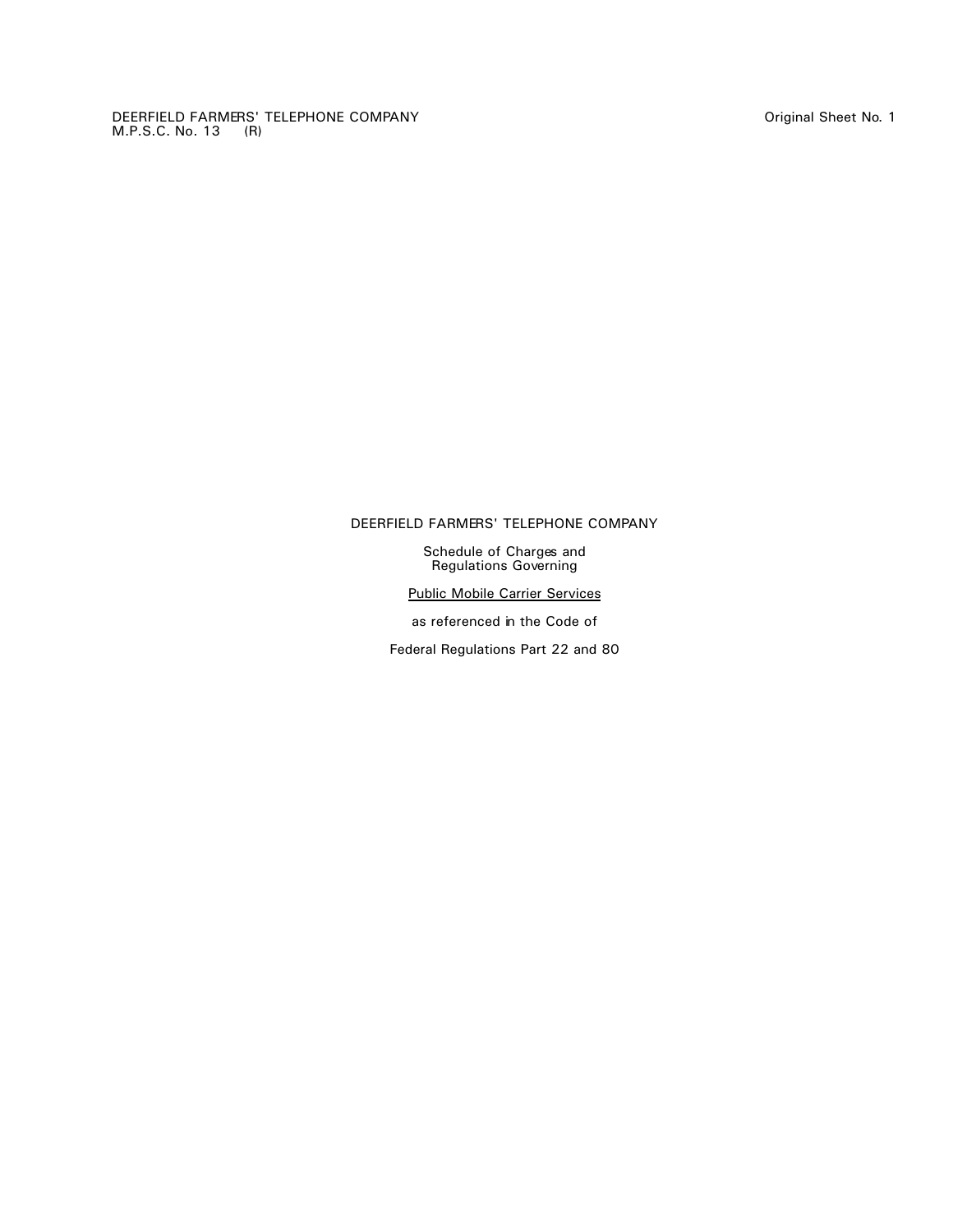# TABLE OF CONTENTS AND CHECK LIST

# A. TABLE OF CONTENTS

# Sheet 1 Title Page

- 2 Table of Contents and Check List
- 3 Subject Index
- 4 General Provisions
- 5 Definitions
- 6 Description of Service
- 7 General Regulations
- 8 Rates and Charges

# B. CHECK LIST

| Sheet No.      | Revision | Sheet No. | Revision |
|----------------|----------|-----------|----------|
| 1              | Original | 7         | Original |
| $\overline{2}$ | Original | 7.1       | Original |
| 3              | Original | 7.2       | Original |
| $\overline{4}$ | Original | 7.3       | Original |
| 5              | Original | 7.4       | Original |
| 5.1            | Original | 7.5       | Original |
| 6              | Original | 8         | Original |
| 6.1            | Original | 8.1       | Original |
|                |          | 8.2       | Original |
|                |          | 8.3       | Original |
|                |          | 8.4       | Original |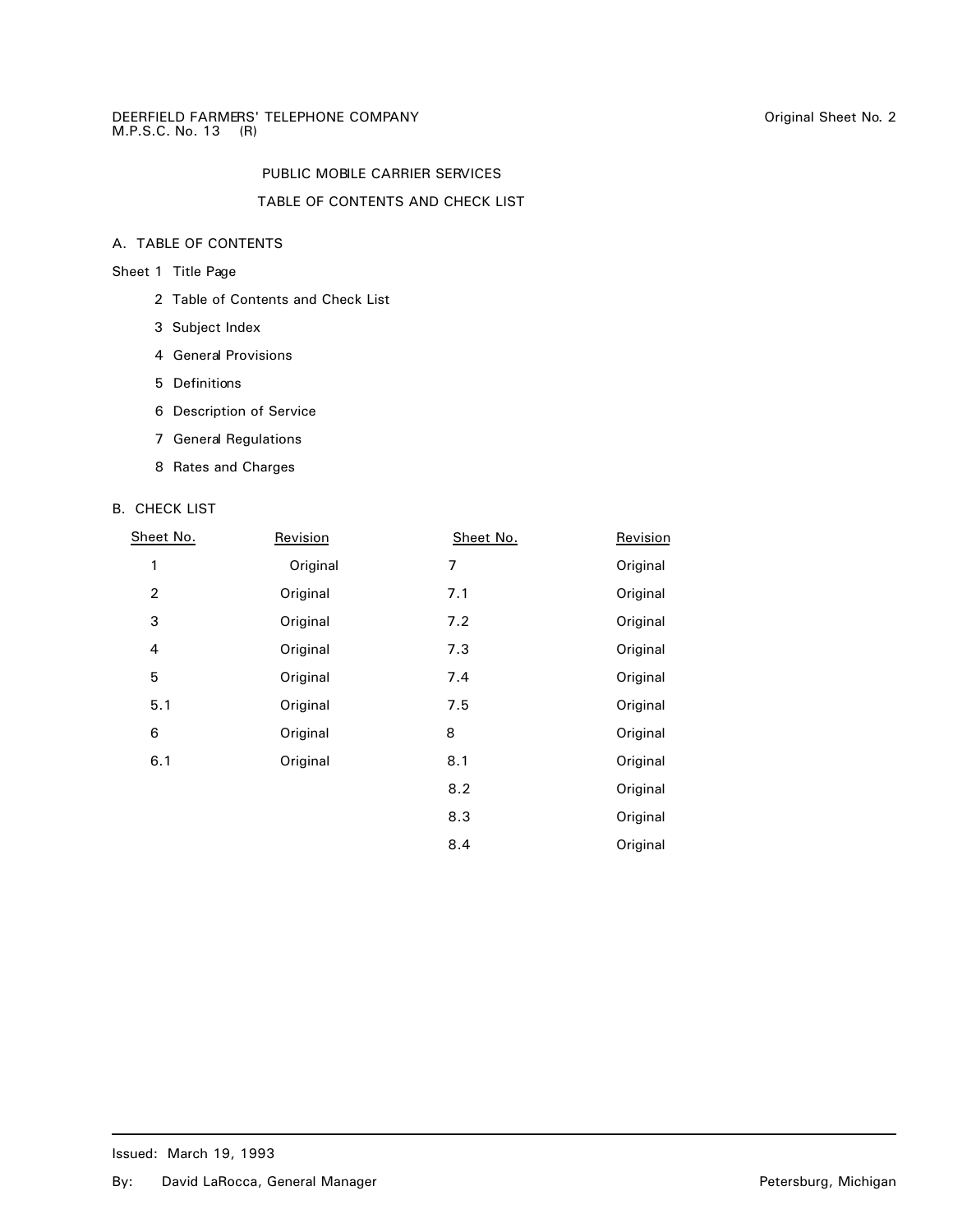#### DEERFIELD FARMERS' TELEPHONE COMPANY Original Sheet No. 3 M.P.S.C. No. 13 (R)

# PUBLIC MOBILE CARRIER SERVICES

# SUBJECT INDEX

| Sheet No.                                                           | Subject |                                                                                                                                                                                                                                   |
|---------------------------------------------------------------------|---------|-----------------------------------------------------------------------------------------------------------------------------------------------------------------------------------------------------------------------------------|
| 8<br>4                                                              |         | Application of Rates and Charges<br>Application of Tariff                                                                                                                                                                         |
| 8.1<br>7.1                                                          |         | <b>Chargeable Access Minutes</b><br><b>Contracts for Service</b>                                                                                                                                                                  |
| 5<br>6<br>8.2                                                       |         | Definitions<br><b>Description of Service</b><br>Directory Listings for PMC Customers                                                                                                                                              |
| 4                                                                   |         | <b>Explanation of Symbols</b>                                                                                                                                                                                                     |
| 7                                                                   |         | <b>General Regulations</b>                                                                                                                                                                                                        |
| 7.3                                                                 |         | Interruption of Service                                                                                                                                                                                                           |
| 7.2                                                                 |         | Liability of Company and PMC                                                                                                                                                                                                      |
| 7.5                                                                 |         | Maintenance of Service                                                                                                                                                                                                            |
| 7.4                                                                 |         | Minimum Charges                                                                                                                                                                                                                   |
| 8.2/8.3                                                             |         | <b>Outpulsing Channels</b>                                                                                                                                                                                                        |
| 7                                                                   |         | <b>Provision of Service</b>                                                                                                                                                                                                       |
| 8/8.2<br>8/8.2<br>8/8.3<br>8/8.3<br>8.1/8.2                         |         | Public Mobile Carrier Local Switching (PMCLS)<br>Public Mobile Carrier Local Transport (PMCLT)<br>Public Mobile Carrier Trunk (PMCT)<br>Public Mobile Carrier Trunk Interface Unit (PMCTIU)<br>Public Mobile Carrier Usage Charge |
| 8.2                                                                 |         | Rates and Charges                                                                                                                                                                                                                 |
| 8.1/8.2                                                             |         | Service Establishment Charge                                                                                                                                                                                                      |
| 6.1/7.2<br>7.4<br>7.5/8.2<br>6/8/8.1/8.3/8.4<br>6/6.1/7.1/8/8.1/8.2 |         | <b>Telephone Numbers</b><br><b>Termination of Service</b><br><b>Testing of Facilities</b><br>Type 1 Service<br>Type 2 Service                                                                                                     |
| 7.1                                                                 |         | Use of Service and Facilities                                                                                                                                                                                                     |
| $\overline{7}$                                                      |         | V & H Coordinates                                                                                                                                                                                                                 |
|                                                                     |         |                                                                                                                                                                                                                                   |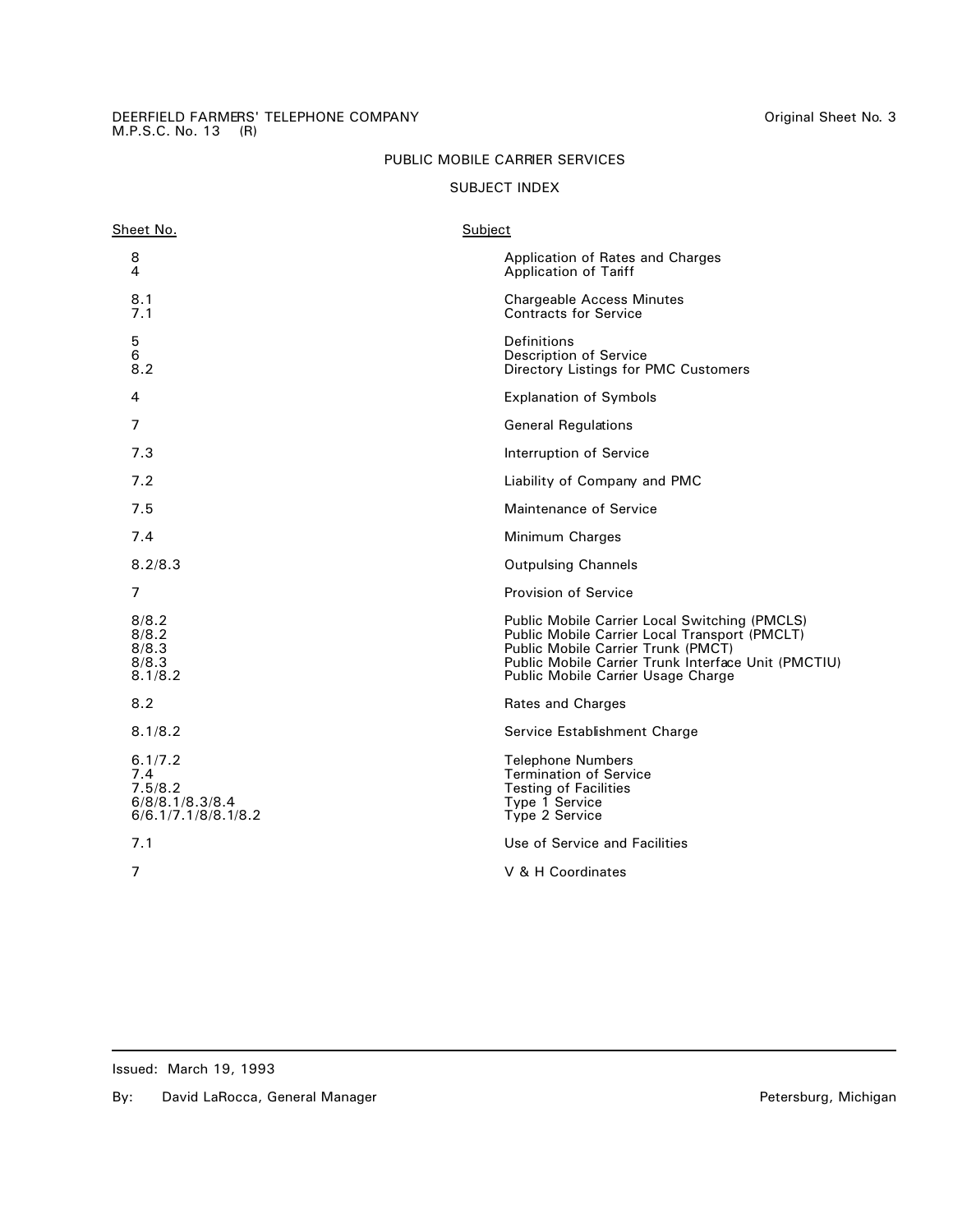#### GENERAL PROVISIONS

# A. APPLICATION OF TARIFF

- 1. This Tariff applies to the connection of facilities of the Telephone Company (LEC), a member company of the Michigan Exchange Carriers Association, (MECA) to facilities of an authorized Public Mobile Carrier for the purpose of completing calls between end user customers of the Local Exchange Company (LEC) and customers of the Public Mobile Carrier.
- 2. Regulations specified in each LEC's Tariff M.P.S.C. No. 7 (General Regulations) or its equivalent and MECA's Tariff M.P.S.C. No. 25 (Switched Access) apply to this service as appropriate in addition to the regulations specified herein.
- B. EXPLANATION OF SYMBOLS
	- (C) Signifies a changed regulation.
	- (D) Signifies a discontinued rate or regulation.
	- (I) Signifies an increased rate, or new treatment resulting in increased rate.
	- (N) Signifies a new rate, treatment or regulation.
	- (R) Signifies a reduced rate, or new treatment resulting in reduced rate.

Issued: March 19, 1993 Effective: March 22, 1993

By: David LaRocca, General Manager **Petersburg, Petersburg, Michigan** Petersburg, Michigan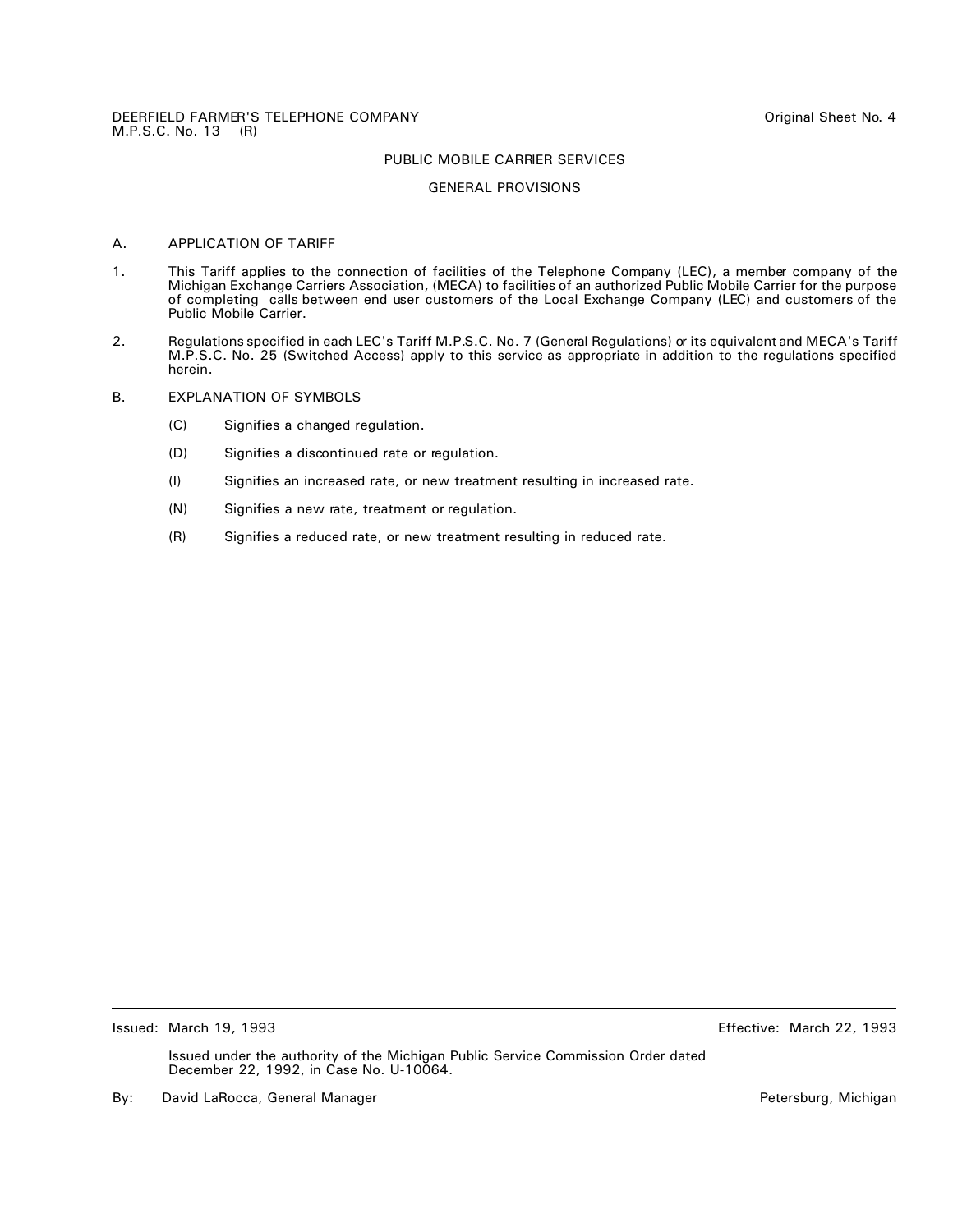#### DEFINITIONS

Access Minutes - The term "Access Minutes" denotes that usage of exchange facilities for the purpose of calculating chargeable usage. On the originating end, usage is measured from the time the originating end user's call is delivered by the LEC and acknowleged as received by the customer's facilities connected with the originating exchange. On the terminating end, usage is measured from the time the call is received by the end user in the terminating exchange. Timing of usage at both originating and terminating ends shall terminate when the called or calling party disconnects. Solely for purposes of this tariff for PMC payments to the Company, access minutes only apply to intraLATA traffic not received paid by the Company. Access minutes are summed over each billing period as described in MECA's Tariff M.P.S.C. No. 25 paragraph 6.8.4.

Authorized Services - Those domestic public cellular communications services which the Public Mobile Carrier lawfully provides on an interconnected basis.

End Office Wire Center (EOWC) - The central office trunking entity where telephone loops are terminated for purposes of interconnection to each other and to the network.

Equal Access End Office (EAEO) - An end office which provides access whose overall quality is equal within a reasonable range to that which is applicable to all customers.

Interconnection Service - The term interconnection service refers to all LEC provided wiring, cable and facilities up to the Point of Termination (POT).

Local Exchange Company's System - The communications network of the LEC and its connecting companies.

Michigan Exchange Carriers Association (MECA) - An Association of Michigan Local Exchange Companies as listed in MECA's Tariff M.P.S.C. No. 25.

Mobile Telephone Switching Office (MTSO) - The location of a PMC's switching system at which connections to the PMC's customer's are terminated for purposes of interconnection to each other and to trunks interfacing with the public switched network. (The term MTSO normally designates the switching office of the PMC, but could be any location mutually agreed upon by the LEC and the PMC, in accordance with the terms of this tariff.)

Originating Direction - the use of PMC service for the origination of calls from end user customers to a PMC's POT/POI.

Outpulsing - A service which provides called telephone number information from LEC end offices to a PMC MTSO.

Point of Termination (POT)/Point of Interconnection (POI) - The demarcation point within a PMC designated location at which the LEC's responsibility for the provision of interconnection ends.

Public Mobile Carrier (PMC) - Exchange message telecommuncations common carriers authorized by the Federal Communications Commission (FCC) under FCC Rules Part 22 or 80 (47 CFR 22, and 47 CFR 80) within the State of Michigan which utilize radio as the principal means of connecting their end-user subscribers with the public switched telephone network. PMCs provide Public Mobile Services and/or Public Coast Station Services as defined by the FCC.

Issued: March 19, 1993 Effective: March 22, 1993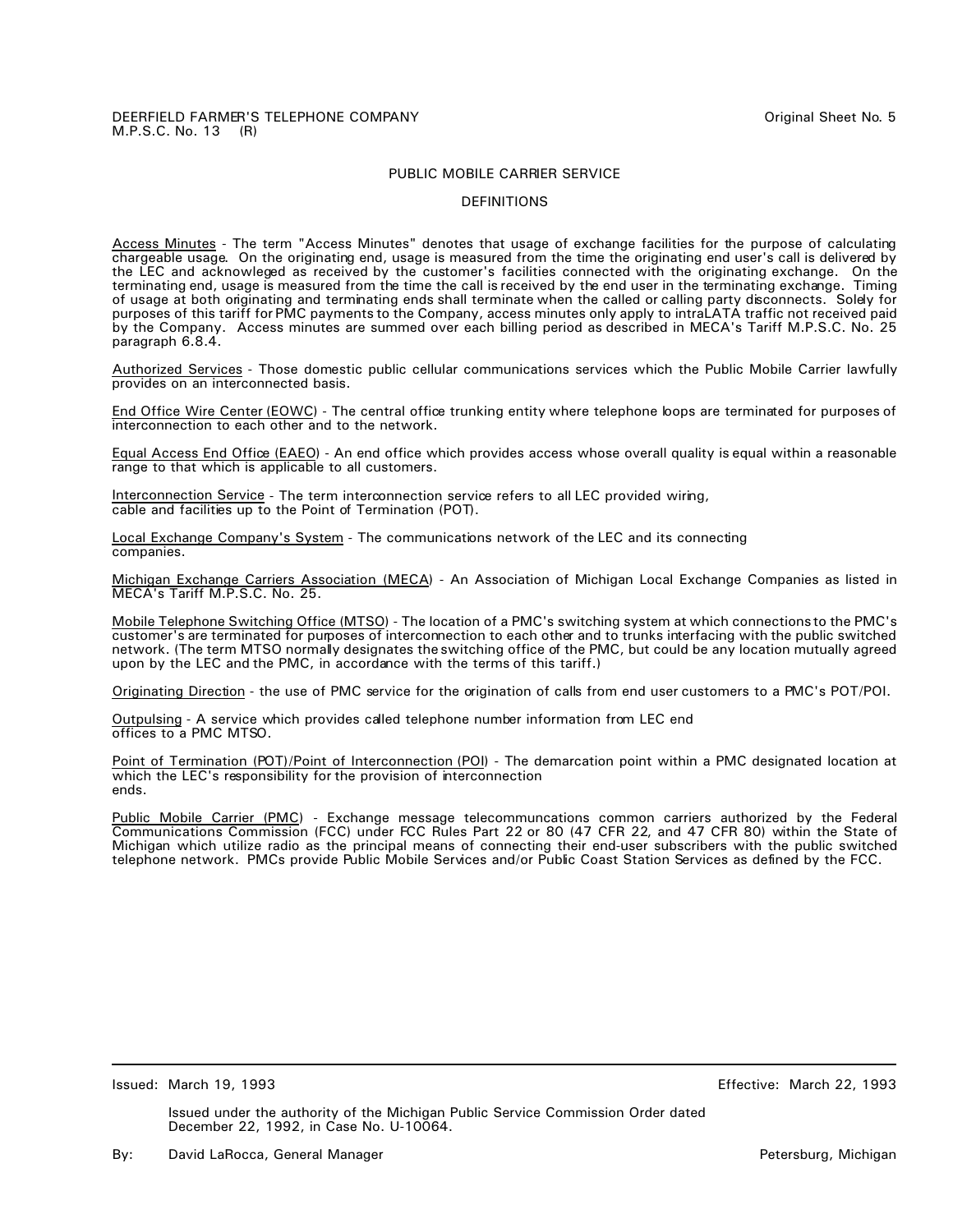#### DEERFIELD FARMER'S TELEPHONE COMPANY **COMPANY COMPANY Original Shet No. 5.1** M.P.S.C. No. 13 (R)

## PUBLIC MOBILE CARRIER SERVICE

#### DEFINITIONS (Cont'd)

Public Mobile Carrier Trunk (PMCT) - A Channel (or Trunk) that connects the MTSO to the LEC's end office and is available exclusively for interchanging traffic between the public switched network and a PMC using Type 1 interconnection. This channel can be ordinary loop, voice grade or high capacity digital such as 1.544 mbps digital service, based upon the facilities of the LEC and the needs of the PMC.

Public Mobile Carrier Trunk Interface Unit (PMCTIU) - The PMCTIU is an arrangement that provides the interface between the LEC's switching equipment and the transmission facilities used for the PMCT. It is used with Type 1 service.

Received - Paid Traffic - Traffic received by the LECs for delivery to a particular destination for which transport and/or termination and/or switching charges or their equivalent, are paid by other than the PMC.

Service Area - The geographic area within a PMC's FCC - defined reliable service area or Cellular geographic service area (CGSA) served by the PMC system within which a PMC is authorized to provide public mobile or coast station service.

Subtending End Office of a Tandem - An end office that has final trunk group routing through that tandem.

Tandem - A switching system that provides a concentration and distribution function for originating or terminating traffic between end offices and customer's premises.

Terminating Direction - The use of PMC service for the termination of calls from the PMC's POT/POI to a LEC customer.

Issued: March 19, 1993 Effective: March 22, 1993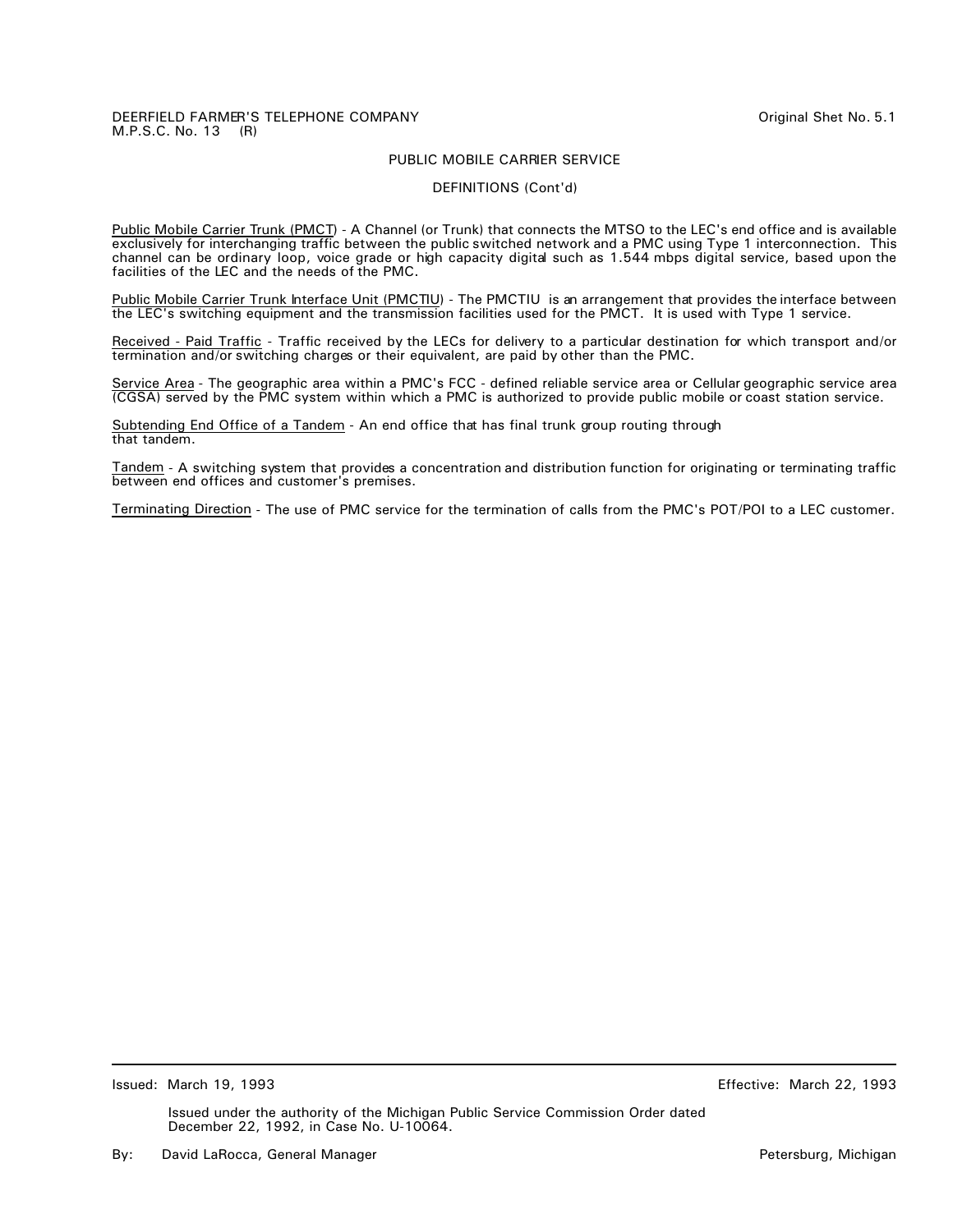#### DESCRIPTION OF SERVICE

# A. GENERAL DESCRIPTION

- 1. This service provides for establishing connections between customers of the LEC and customers served by an authorized PMC, utilizing combinations of dedicated facilities subscribed for by the PMC, and the facilities of the LEC's (and other telephone companies') public switched network.
- 2. The types of connections offered are designated as Type 1 and Type 2B.
- 3. Technical specifications associated with these services are contained in Bell Communications Research Technical Reference TR-NPL-000145, and related Bell Communications Research Technical References. /a/

#### B. TYPE 1 SERVICE

- 1. Type 1 Service is either one-way or two-way directional and provides interconnection between a PMC's Mobile Telephone Switching Office (MTSO) and end offices of the LEC using a combination of dedicated facilities subscribed for by the PMC, and the facilities of the LEC's and other telephone companies' public switched network.
	- a. With a Type 1 interconnection, the PMC is able to establish connections through the LEC's facilities to or from central office codes (NXX's) served by end offices or other services of the Company in a configuration arranged to meet the PMC's requirements, including use of the public switched network, subject to the limitations specified under Provision of Service following.
	- b. Type 1 service is comprised of the following LEC provided elements:
		- (1) Public Mobile Carrier Trunk (PMCT) as required.
		- (2) Public Mobile Carrier Trunk Interface Unit (PMCTIU).
		- (3) Facilities of the LEC's public switched network as required.
		- (4) Telephone Number blocks as required.
- 2. Type 1 service is not a toll service and cannot be provided between toll points.
- C. TYPE 2A and 2T SERVICES
- 1. Type 2A and 2T Services provide interconnection between a PMC's MTSO through a primary exchange carrier's toll tandem switching point, to an end office of a secondary LEC.
- 2. Type 2A and 2T services are only provided between toll points and therefore are not provided by the secondary LEC.
- 3. If access to an LEC's end office is provided for Type 2A or Type 2T service, then access rates as specified in MECA's Tariff M.P.S.C. No. 25, Part VI will apply.
- /a/ In these documents, the term "Cellular Mobile Carrier" and the initials "CMC" shall be construed to include all PMCs for purposes of this tariff.

Issued: March 19, 1993 Effective: March 22, 1993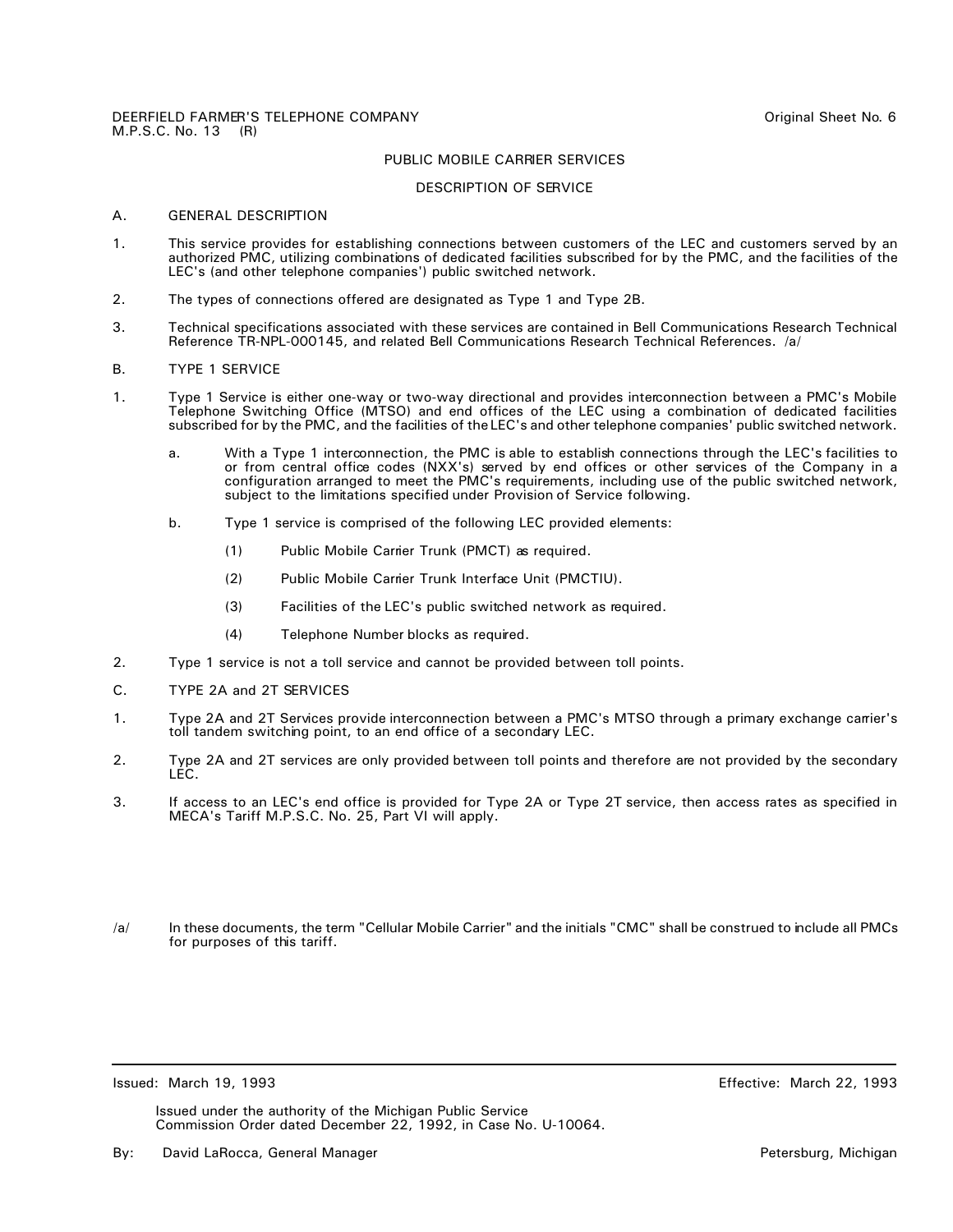#### DESCRIPTION OF SERVICE

# D. TYPE 2B SERVICE.

- 1. Type 2B Service provides interconnection between a PMC's MTSO and an equal access end office of the LEC; using a combination of facilities subscribed to by the PMC, and the facilities of the LEC's public switched network.
	- a. With a Type 2B interconnection, the PMC is able to establish connections through the LEC's facilities only to or from valid central office codes served by the end office from which the Type 2B service is provided.
	- b. The PMC may select any one or more LEC end offices with which to implement Type 2B Service.
- 2. The Network Blocking Charge as specified in MECA's Tariff M.P.S.C. No. 25 may apply.
- 3. Type 2B Service is not a toll service and cannot be provided between toll points.
- E. Held For Future Use.
- F. Held For Future Use.
- G. TELEPHONE NUMBERS
- 1. With Type 1 service, telephone numbers in designated NXX's are leased by an LEC to the PMC in groups of 100 or 1000 numbers, for assignment by the PMC to its customers.
- 2. Type 2B Service is used with NXX codes dedicated entirely to the PMC for assignment of telephone numbers to its customers.

Issued: March 19, 1993 Effective: March 22, 1993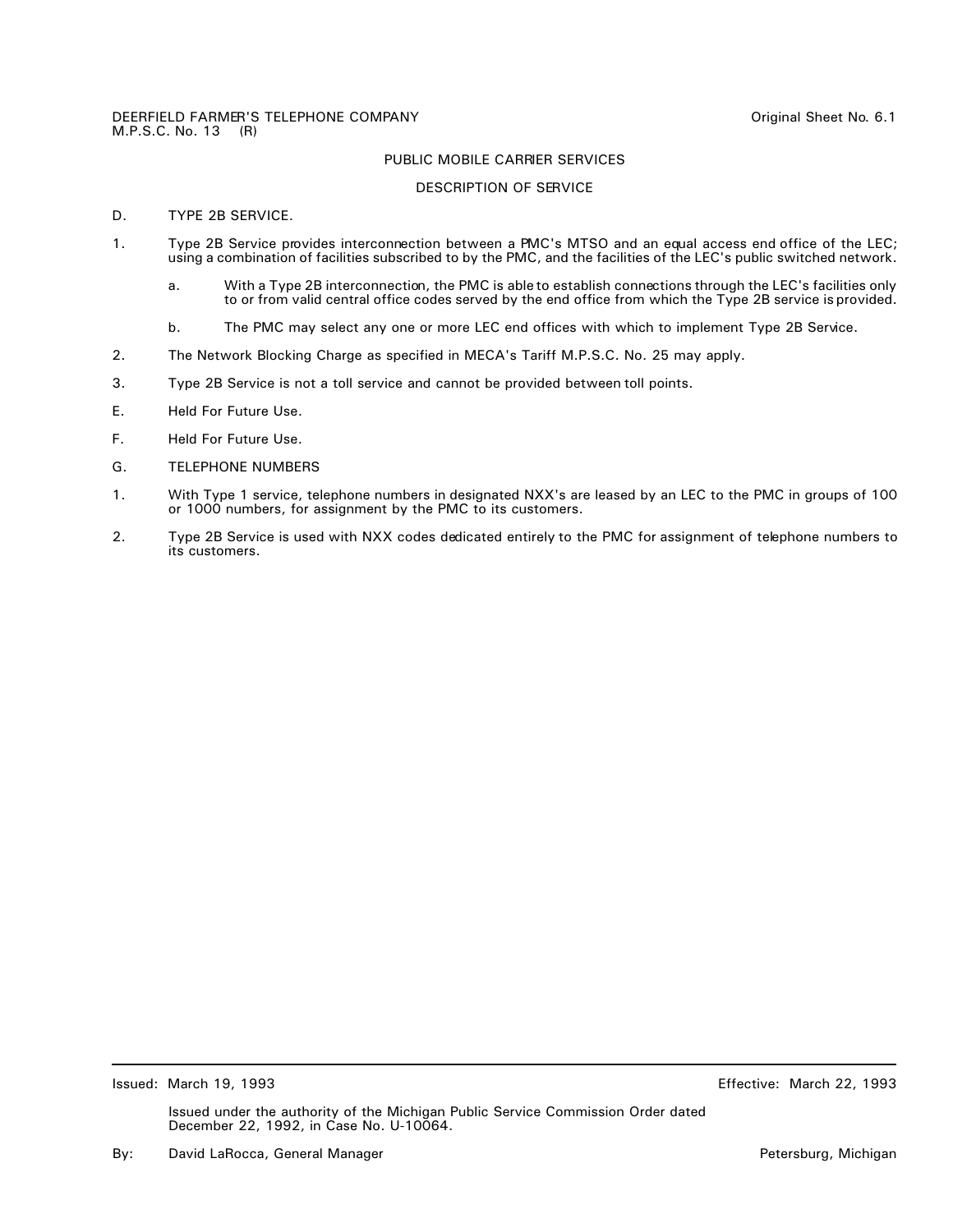#### GENERAL REGULATIONS

#### A. PROVISION OF SERVICE

- 1. At the PMC's request, the LEC and the PMC will physically connect their facilities and the originating or terminating traffic on the PMC's System in accordance with the PMC's authoized services. Such interconnection shall be in accordance with the provisions set forth herein.
- 2. Subject to the availability of facilities and the reasonable requirements of the LEC for its telecommunications services, the LEC will provide to the PMC, upon request, those facilities and arrangements which are necessary to establish physical connection provided for herein.
- 3. In providing physical Public Mobile connections, the LEC will connect its facilities with those of the PMC between an end office wire center located in the PMC's service area and the PMC's POT/POI serving that area.
- 4. Any facility or arrangement provided shall be of the type normally utilized in the furnishing of the LEC's telecommunication services.
- 5. If facilities are not available, or where the PMC's individual requirements are such that the LEC must provide special equipment or arrangements, special routing, special gauge of wire, unusual type of circuit facilities or more circuit facilities than could be utilized in the near future for telephone service if service is discontinued by the PMC, the regulations contained elsewhere in this tariff may apply.
- 6. The LEC's obligation to furnish service or to continue to furnish service is dependent on its ability to obtain, retain and maintain suitable rights and facilities without unreason able expense, and to provide for the installation of those facilities required incident to the furnishing and maintenance of that service.
- 7. In case a shortage of facilities exists at any time either for temporary or protracted periods, the establishment of telephone exchange and message toll service takes precedence over the furnishing of any other service or facility.
- 8. The rate application specified elsewhere in this tariff assumes that the facility used to provide the service will be of the type normally utilized by the LEC in the furnishing of the LEC's telecommunications service. If the PMC's requirements are such that the LEC must provide special equipment or arrangements, additional charges for such service will be determined on an individual case basis.

Issued: March 19, 1993 Effective: March 22, 1993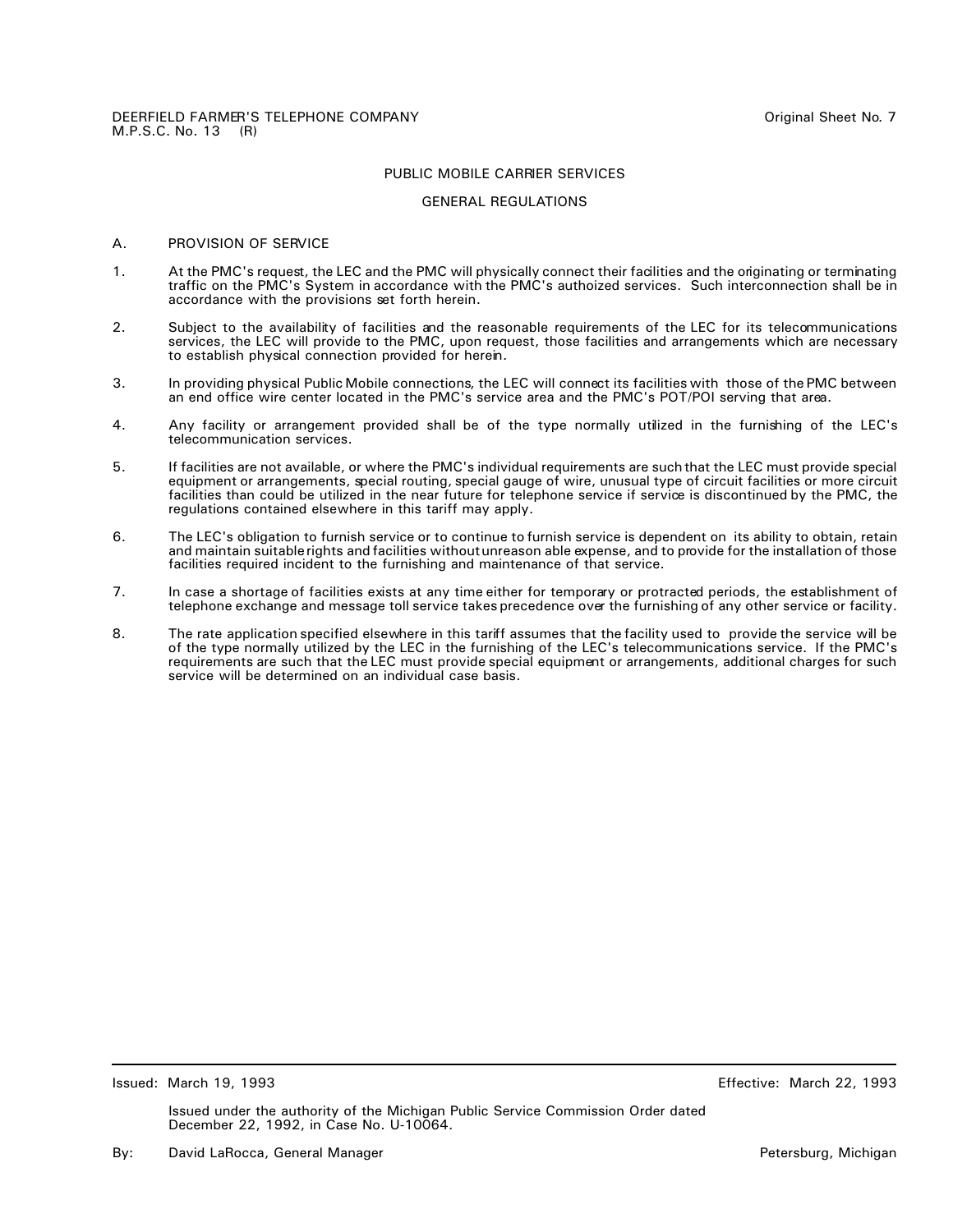#### GENERAL REGULATIONS

#### B. ORDERING OF SERVICE OR FACILITIES

- 1. Application for service and facilities made orally or in writing become contracts upon the establishment of the service or facility.
- 2. Any change in rates or regulations prescribed by public authority having jurisdiction modifies all terms and regulations of contracts to the extent of such change.
- 3. Orders for service or facilities may not be terminated except upon advance notice to the LEC, at which time there is due and payable all unpaid charges or guarantees for the period of service, equipment or facilities have been furnished, and all applicable minimum and termination charges.
- 4. Unless otherwise specified in MECA's Tariffs, the minimum service period is one month from the date service is established, and the minimum charge is the established rate for one month.
- C. USE OF SERVICE AND FACILITIES
- 1. The connecting circuits provided by the LEC shall be used only for the handling of traffic originating or terminating on the PMC's system in connection with the PMC's authorized services. Such circuits may, however, be used occasionally or incidentally for incoming calls concerning administrative matters related to the PMC's authorized services.
- 2. The connecting circuits, facilities or arrangements provided by the LEC shall not be used, switched or otherwise connected together by the PMC for the provision of through calling from a landline telephone to another landline telephone except when such through calling is three-way calling, call forwarding, or other like service offerings of the PMC.
- 3. The connecting circuits, facilities and arrangements provided by the LEC shall not be used for any purpose or in any manner, directly or indirectly, in violation of law or in aid of any unlawful act or undertaking.
- 4. Type 2B Service is only provided from end offices that have been provisioned for equal access.
- D. CONTRACT SERVICE ARRANGEMENTS
- 1. When economically practicable, customer specific contract service arrangements may be furnished in lieu of or in addition to existing tariff offerings.

Issued: March 19, 1993 Effective: March 22, 1993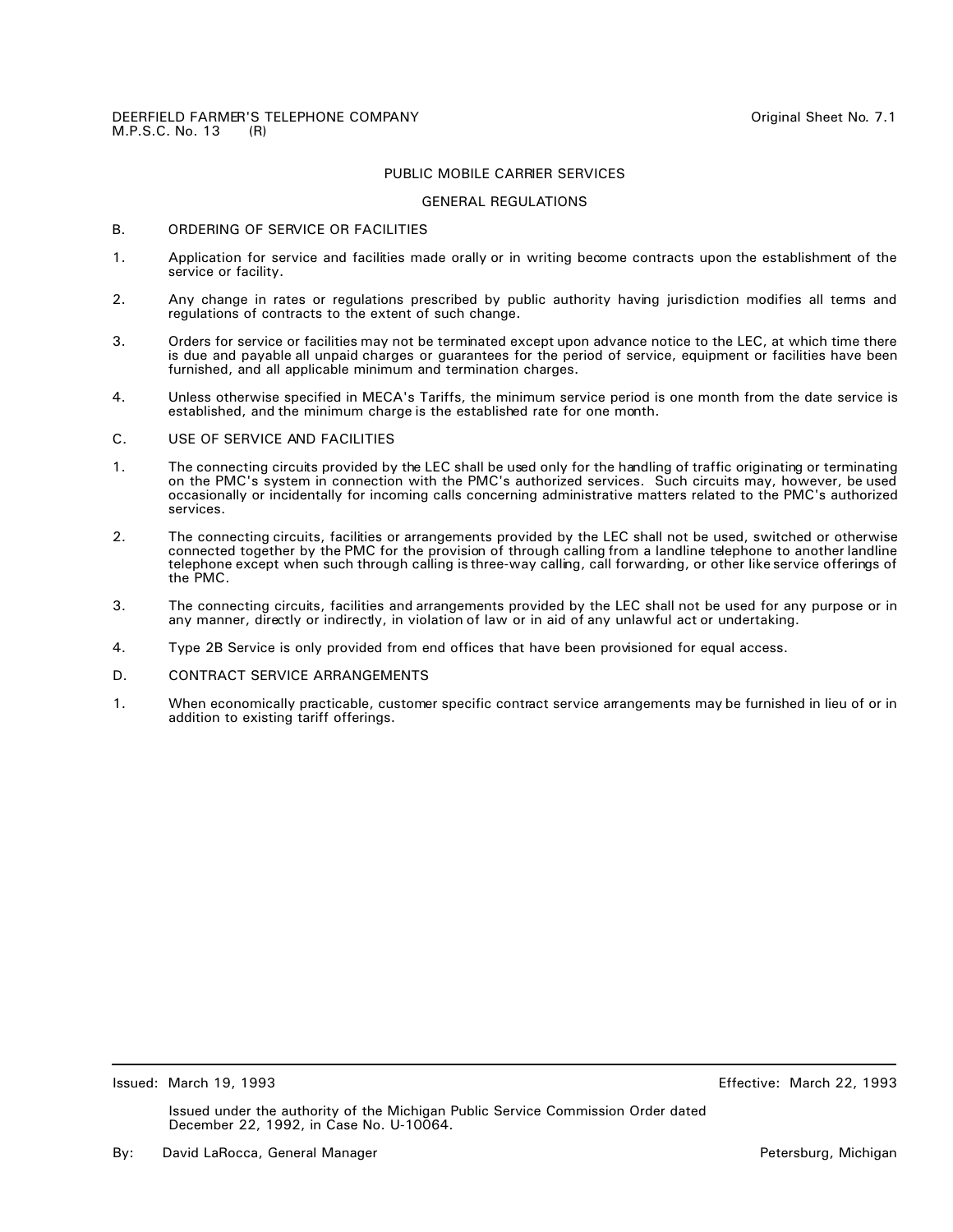#### GENERAL REGULATIONS

### E. TELEPHONE NUMBERS

- 1. The PMC has no proprietary right in the Central Office designation (NXX) assignment and the relevant code administrator may make such changes in the designation as in its judgement the requirements of the service may demand persuant to the provisions of the North American Numbering Plan.
- 2. The LEC will provide adequate notice to the PMC of changes to PMCs NXX Code, if such a change of NXX is required. Such notice to the PMC will be provided, not less than 12 months in advance of the NXX code change.
- 3. The LEC will, at the request of the customer and where facilities are available, reserve telephone numbers, as set forth in the LEC's other tariffs including the complete NXX, for future use by the customer. A reservation for the complete NXX will be for a maximum of six months.
- F. LIABILITY OF THE LEC AND THE PMC
- 1. Neither the LEC nor the PMC assumes any liability for any act or ommission of the other in the furnishing of its service.
- 2. The liability of an LEC for damages arising out of delays in installation, maintenance or restoration of facilities, services or arrangements or out of mistakes, ommissions, interuptions, or errors or defects in transmission occurring in the course of providing such facilities, services, or arrangements is as specified in MECA's Tariff M.P.S.C. No. 25 (General Regulations) or its equivalent.
- 3. An LEC shall reimburse the PMC for damages to premises or equipment of the PMC resulting from the provision of facilities, services or arrangements by the LEC on such premises or resulting from the installation or removal thereof if caused by the sole negligence or willful intentional act of the LEC in accordance with the liability standards set forth in the LEC's Tariff M.P.S.C. No. 25 (General Regulations) or its equivalent.
- 4. In the event that such damages as described in the foregoing paragraphs are the result of labor difficulties, governmental orders, civil commotions, acts of God or other circumstances beyond the parties' reasonable control, the liability of the parties shall be excused, but the PMC may claim an allowance against the charges that would otherwise be due for the duration of the interruption, by providing notice and submitting an application to the LEC.
- 5. With respect to claims of patent infringement the PMC shall defend, indemnify, protect and save harmless an LEC from and against all claims arising out of the combining with or use in connection with the LEC's facilities, services, or arrangements, any circuit, apparatus, system or method provided by the PMC or its subscribers.

Issued: March 19, 1993 Effective: March 22, 1993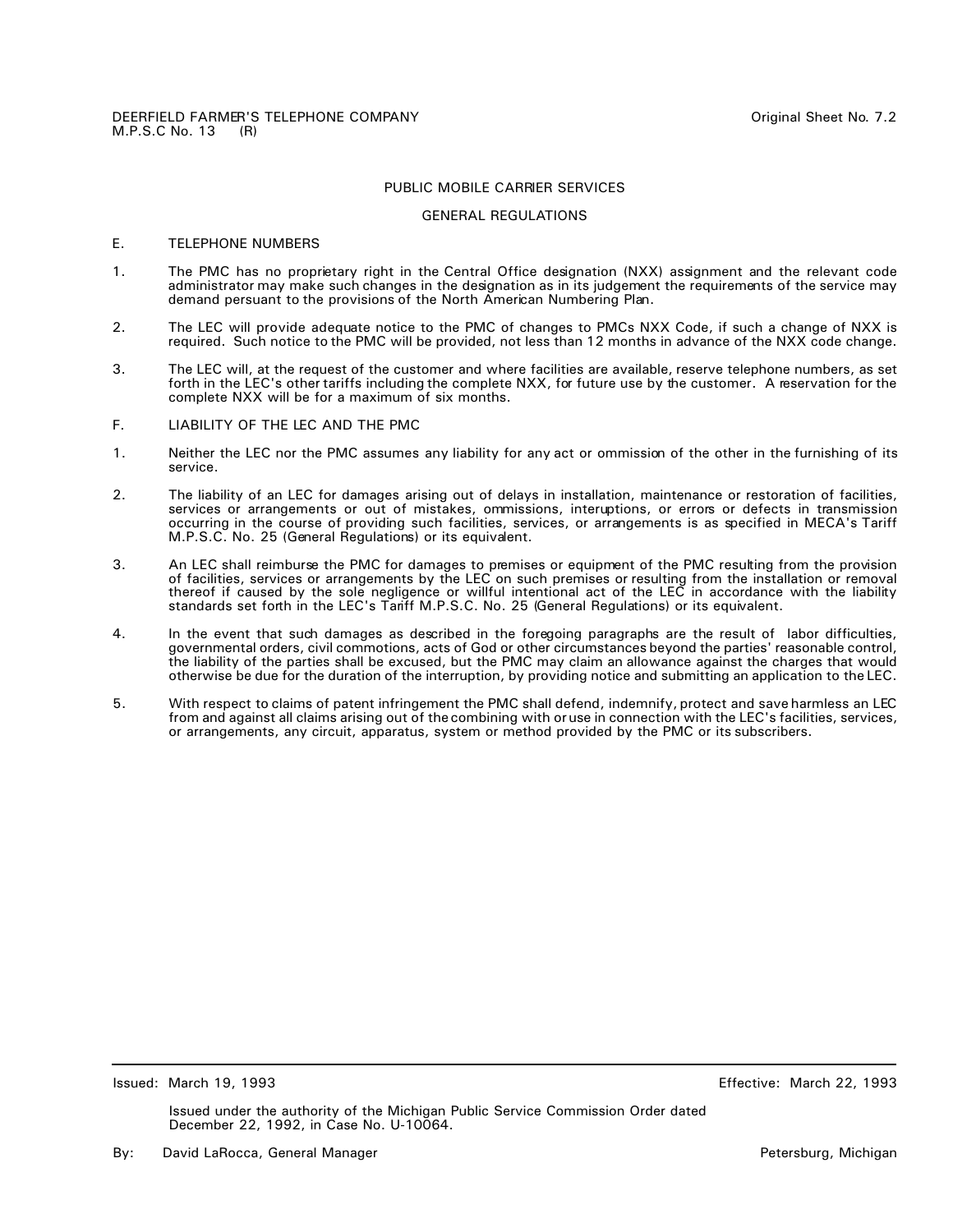# GENERAL REGULATIONS

#### G. INTERRUPTION OF SERVICE

1. The characteristics and methods of operation of any circuits, facilities or equipment of the PMC connected with the services, facilities or equipment of the LEC shall be designed so as not to interfere with or impair service over any facilities of an LEC, its affiliated companies, or its connecting and concurring carriers involved in its services; or cause damage to their plant, impair the privacy of any communications carried over their facilities or create hazards to the employees of any of them or the public.

2. If such characteristics or methods of operation are not in accordance with 1. preceding, the LEC will, where practicable, notify the PMC that temporary discontinuance of the circuit, facility or equipment may be required; however, when prior notice is not practicable, the LEC may forthwith temporarily discontinue the use of a circuit, facility, or equipment. In case of such temporary discontinuance the PMC will be promptly notified and afforded the opportunity to correct the condition which gave rise to the temporary discontinuance. The allowance for interruption as set forth following is not applicable.

3. The physical connection of facilities may be temporarily discontinued by either party upon 30 days notice to the other for repeated or willful violation of or refusal to comply with any of the applicable provisions of this tariff.

Issued: March 19, 1993 Effective: March 22, 1993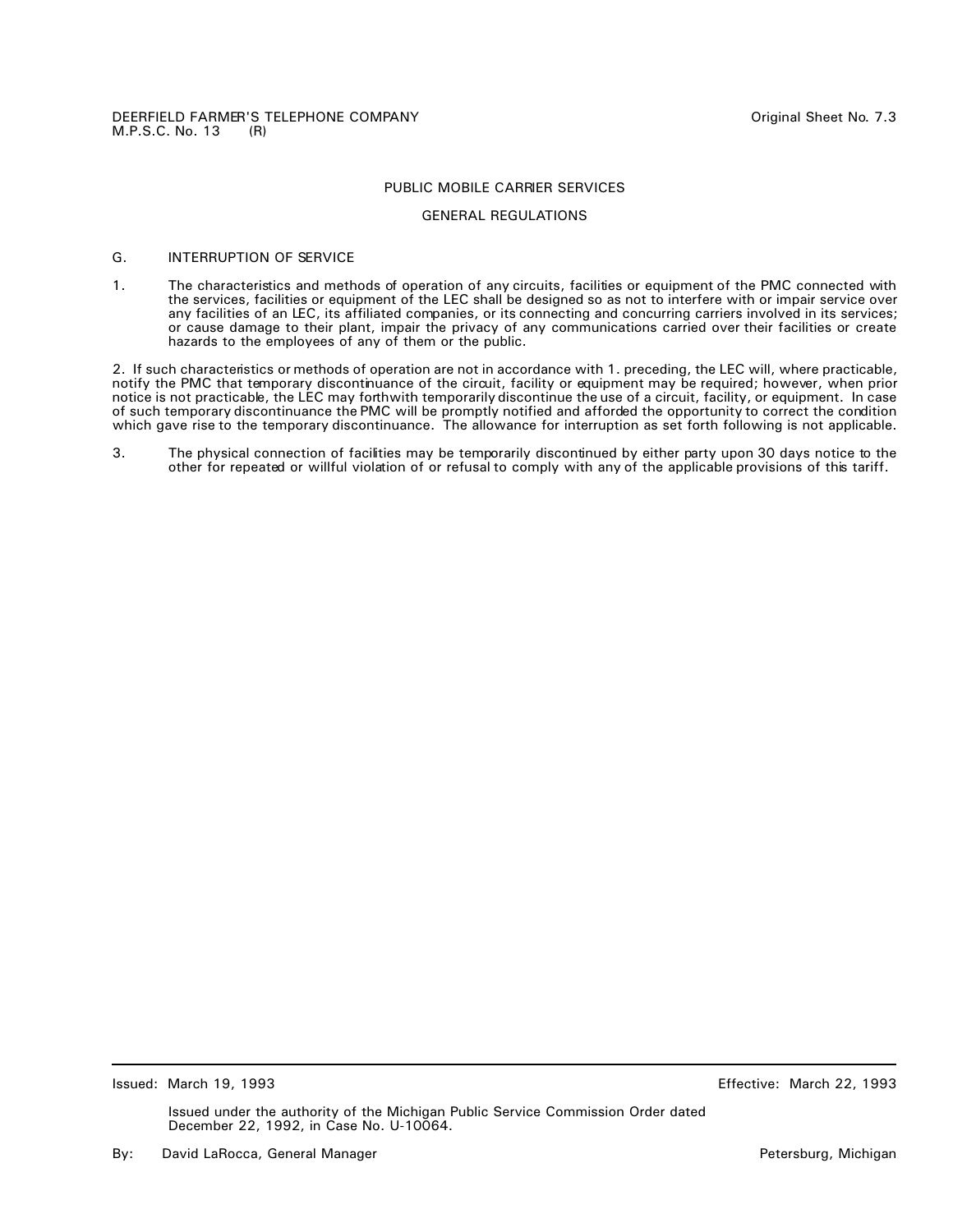#### GENERAL REGULATIONS

# H. TERMINATION OF SERVICE

- 1. The date when the facilities and arrangements furnished hereunder shall be placed into service shall be mutually agreed upon by the LEC and the PMC. If service is not established by such date or in the event the PMC ceases to engage in the business of providing service, either party may terminate the service on one month's notice. In such case payment for facilities or arrangements provided or for costs incurred, as set forth below, may be applicable.
- 2. The service shall immediately terminate upon the suspension, revocation or termination by other means of the PMC's authority to provide such services over its system.
- 3. The service may be terminated by an LEC for non-payment upon not less than 30 days notice, to the PMC that the PMC has failed to pay the LEC on the dates or at the times specified for the facilities and services furnished.
- 4. Upon termination of the service the monthly service charges payable shall be prorated to the date of termination, provided that the facility or arrangement for which such charge is levied has been in service for more than one month.
- I. APPLICATION OF MINIMUM AND TERMINATION CHARGES.
- 1. In the event that facilities or arrangements are terminated prior to initiating service to the public, or that the PMC cancels an order for a facility or an arrangement prior to placing it in service, and the LEC has incurred costs in connection with the facility or arrangement to be provided, the PMC shall reimburse the LEC reasonable costs, less net salvage, actually incurred by the LEC.
	- a. For the purpose of the preceding, the term "costs" shall include the nonrecoverable cost of equipment and material ordered, plus the nonrecoverable cost of installation and removal including the cost of engineering, labor, supervision, transportation, rights-of-way and any other associated costs.
- 2. Where only a portion of a service with an initial service period of more than one month is discontinued, termination charges apply for various items of equipment discontinued, as though they were the last of their kind installed.
- 3. With respect to the original contract, minimum and termination charges are waived where a new customer takes over the contract, in total, for the unexpired period thereof, for the service and facilities to be furnished at the same location without lapse of service, and assumes all unpaid charges on the original contract. Minimum and termination charges involved in the original contract are also waived where a new customer takes over the service and facilities covered by the original contract under the conditions stated, except as to payment of unpaid charges, and executes a new contract for the full required minimum period. In either case, minimum and termination charges apply for any service or facilities furnished under the original contract which are not retained by the new customer.
- 4. When the use of the service or facilities is terminated because of the condemnation, destruction, or damage of property by fire or other cause beyond the control of the customer, which renders the premises unfit for occupancy, the PMC is required to pay only the charges for the period during which service or facilities have been furnished, no minimum or termination charges being applied.

Issued: March 19, 1993 Effective: March 22, 1993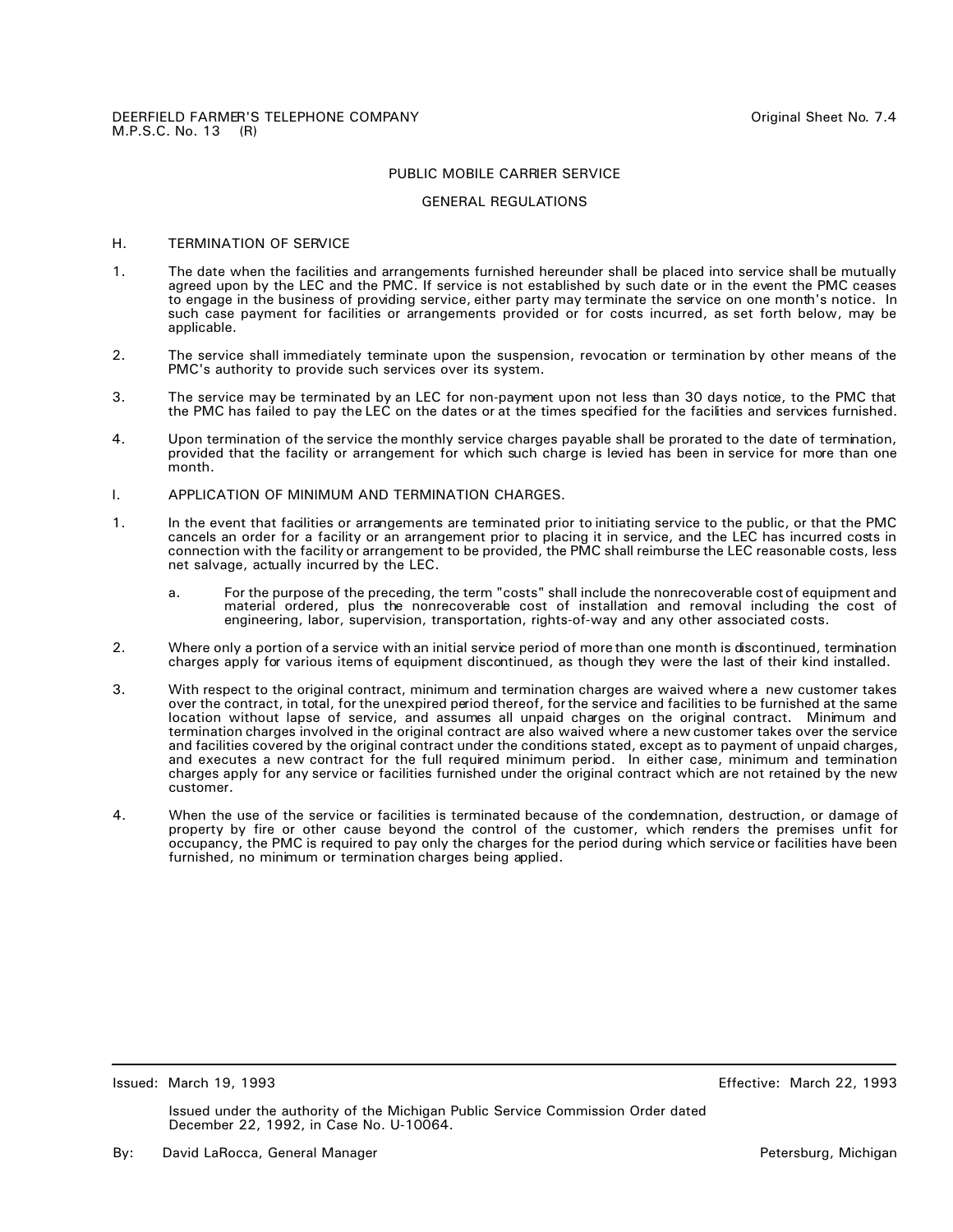## GENERAL REGULATIONS

# J. TESTING

- 1. An LEC and the PMC each may make reasonable tests and inspections of their facilities and may, upon notice to and coordination with the other, temporarily interrupt the facilities being tested or inspected.
- 2. Cooperative Acceptance Testing will be performed on all new installations at a negotiated time without charge to the PMC. Upon the satisfactory completion of Cooperative Acceptance Testing, the billing for the LEC provided service shall commence.
- 3. If the PMC requests the Cooperative Acceptance Testing other than at the time of installation and is not ready at the scheduled interval, a charge specified in MECA's Tariff M.P.S.C. No. 25 Sections 6.2.4, 13.3.1, and 17.4.4 may apply for those tests.
- 4. The LEC will, where available, provide means which allow autonomous testing by the PMC of facilities provided herein to verify proper operation of such facilities.
- 5. Any maintenance of service charges shall be applied in accordance with provisions specified elsewhere in an LEC's tariffs.

# K. MAINTENANCE

- 1. An LEC is solely responsible for the maintenance of facilities provided by the LEC. This includes the LEC's provided wiring, cable and other facilities up to the point of termination.
- 2. The maintenance of the Company-provided facilities will be accomplished without charge to the PMC.
- 3. The PMC or others may not rearrange, move, disconnect, remove or attempt to repair any facilities provided by the LEC, other than by connection or disconnection to an interface means, except with the written consent of the LEC.

Issued: March 19, 1993 Effective: March 22, 1993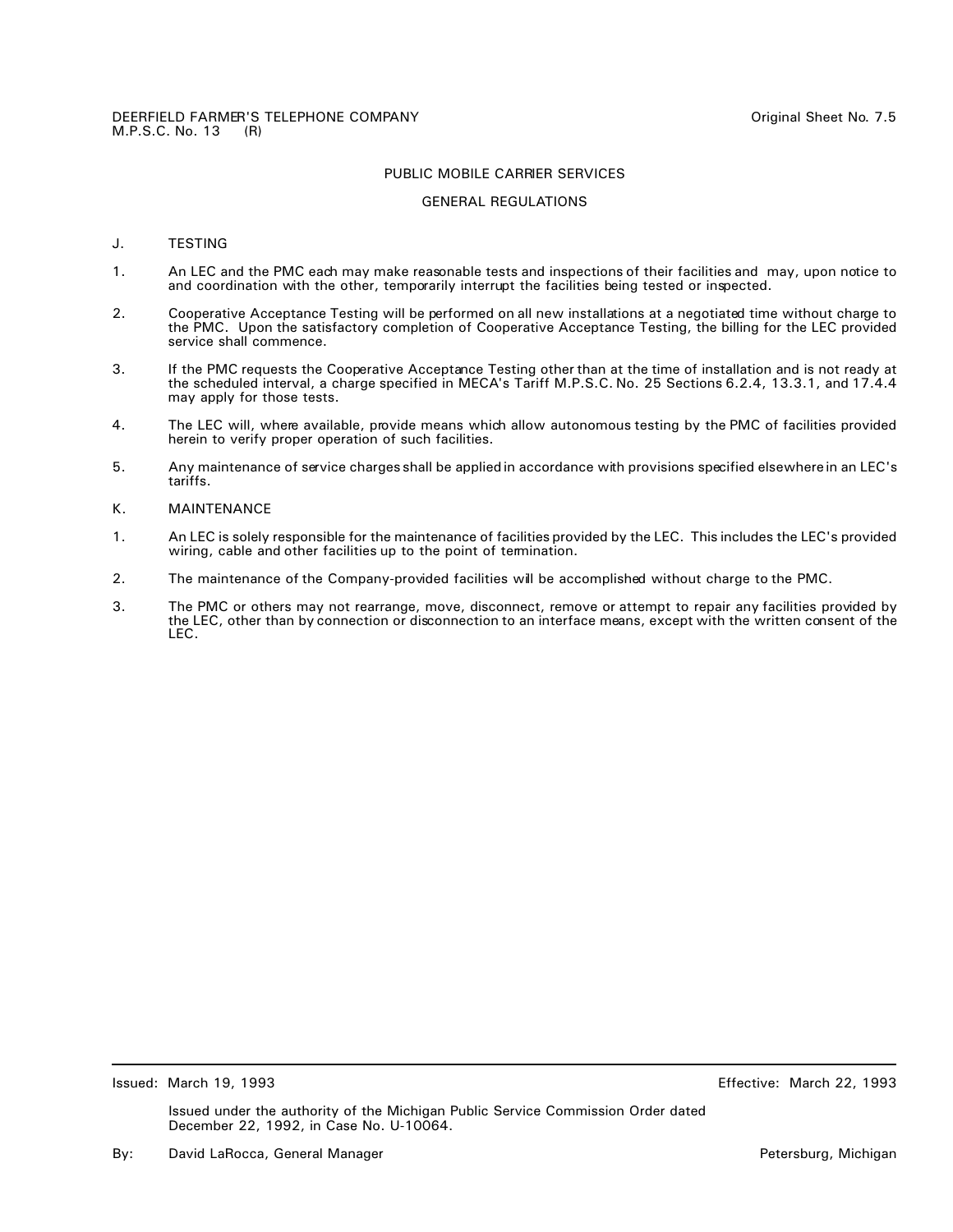# RATES AND CHARGES

# A. APPLICATION OF RATES AND CHARGES

- 1. Public Mobile Carrier Trunk PMCT) Type 1
	- a. The monthly rates and nonrecurring charges for the PMCT (channel) are determined by:
	- the type of facility provided, e.g., ordinary loop, voice grade or High Capacity.
	- the originating and terminating locations, e.g., intra or interexchange service.
	- optional features or functions required
	- b. The rates and charges for the PMCT components, when provided, are specified in the LEC's local tariff (Local Private Line Services).
- 2. Public Mobile Carrier Trunk Interface Unit (PMCTIU) Type 1
	- a. One PMCTIU is required for each voice grade equivalent PMCT that connects to an LEC's end office(s) switch.
- 3. Public Mobile Carrier Local Transport (PMCLT) Type 2B Service

The following rate elements apply for the provision of PMCLT:

- a. Local Transport rates specified in MECA's Tariff M.P.S.C. No. 25, Part VI for LOCAL TRANSPORT, MILEAGE CHARGE, PREMIUM RATES apply for each minute, or fraction thereof, of Access Minutes of Use.
- b. The Local Transport nonrecurring charge specified in MECA's Tariff M.P.S.C. No. 25, Part VI applies for the installation of each line or trunk requested by the PMC.
- c. The Local Transport rate is distance sensitive.
- 4. Public Mobile Carrier Local Switching (PMCLS) Type 2B Service.

The following rate elements apply for the provision of PMCLS:

a. Local Switching rates specified in MECA's Tariff M.P.S.C. No. 25, Part VI, LOCAL SWITCHING PREMIUM RATES LS2 apply for the use of end office switching equipment.

Issued: March 19, 1993 Effective: March 22, 1993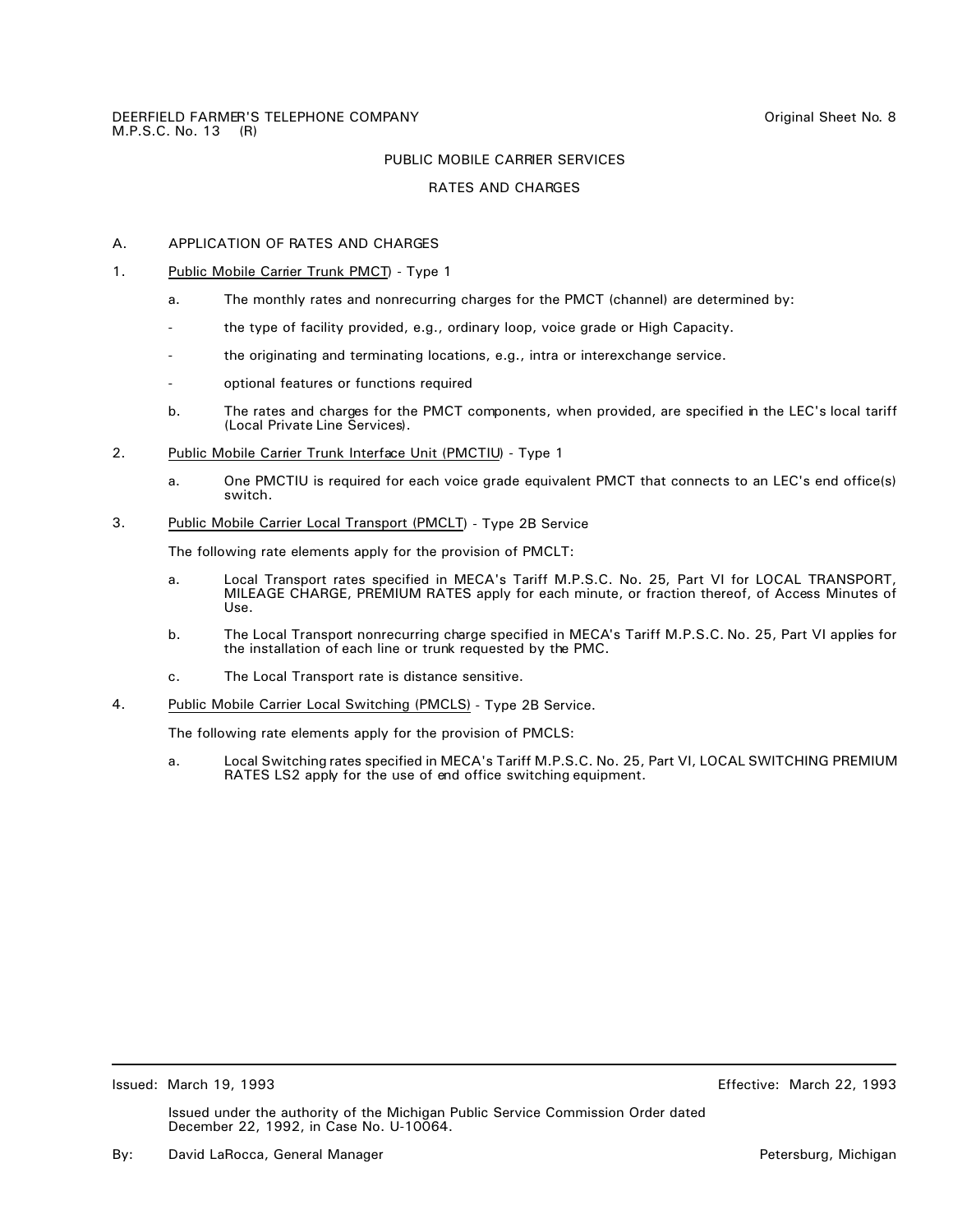#### RATES AND CHARGES

## A. APPLICATION OF RATES AND CHARGES

- 5. Additional Charges Type 1
	- a. For Type 1 Service, rates and charges for blocks of telephone numbers apply as specified herein.
	- b. Local, interzone and toll charges, as applicable apply to all calls on a PMC Type 1 Service.
- 6. Service Establishment Charge Type 2B Service.
	- a. The PMC may select any one or more LEC end offices through which the PMC wishes to establish Type 2B Service.
	- b. Nonrecurring charges specified in MECA's Tariff M.P.S.C. No. 25, Part VI (800 Access Service) apply to each charge involving the establishment or conversion of NXX codes to provide service for a PMC.
	- c. The charge is assessed for each LEC End Office Switch in which translation changes are required to provide for the PMC's Type 2B Service.
	- d. The charge applies to the initial loading of one or more NXX codes and to any subsequent changes to these codes used with Type 2B Service.

# B. RATES AND CHARGES - Type 2 Service

| 1. | Service Establishment Charge - Type 2B                      | Nonrecurring Charge/a/ |
|----|-------------------------------------------------------------|------------------------|
|    | Per Company End Office<br>Switch or Equal Access Tandem     |                        |
|    | - Initial request for NXX Code in<br>a LATA                 | /a/                    |
|    | - First NXX Code in a reguest                               | /a/                    |
|    | - Each additional NXX Code<br>contained in the same request | /a/                    |

- 2. Testing and repair rates and charges, including application, as specified in MECA's Tariff M.P.S.C. No. 25, Part XIII apply.
- 3. Public Mobile Carrier Usage Charge (PMCUC)

Type 2B **Rate Per Access Minute or Fraction Thereof** \$ 0.003774 /b/

- /a/ Nonrecurring charges equivalent to those specified in MECA's Tariff M.P.S.C. No. 25, Part VI, for 800 Access Service apply.
- /b/ This rate is determined by the PMCUC calculation formula contained in the Settlement Agreement dated February, 1991.

Issued: March 19, 1993 Effective: March 22, 1993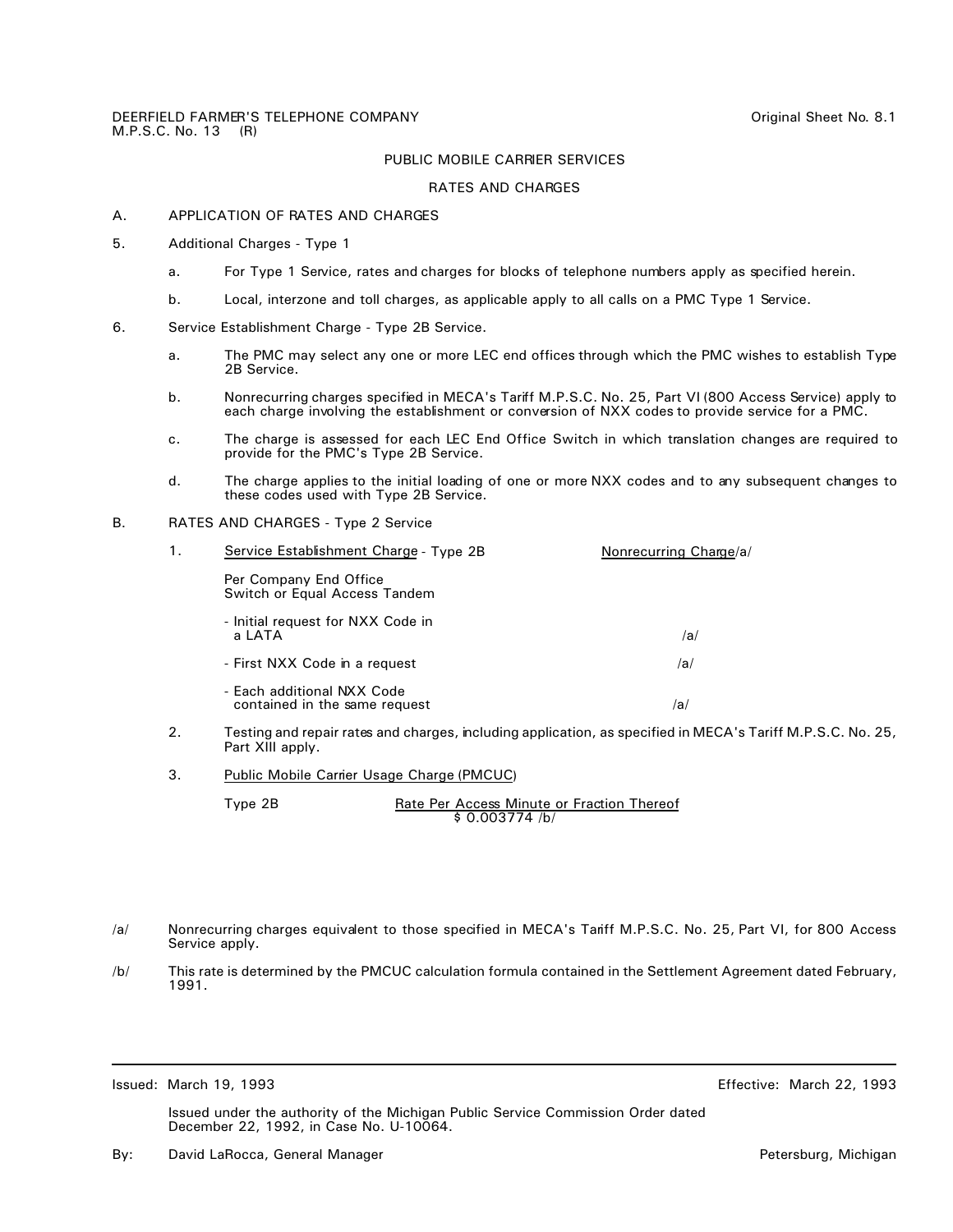# RATES AND CHARGES

# B. RATES AND CHARGES - Type 2 Service

- 3. Public Mobile Carrier Usage Charge (PMCUC)
- 4. PMC Local Transport

Type 2B Local Transport rates specified in MECA's Tariff M.P.S.C. No. 25, Part VI apply.

5. PMC Local Switching

Type 2B Local Switching rates specified in MECA's Tariff M.P.S.C. No. 25, Part VI apply.

6. Local Transport Nonrecurring Charge - Type 2B

The nonrecurring installation charge per Trunk specified in MECA's Tariff M.P.S.C. No. 25, Part VI is applicable for each Trunk installed.

Issued: March 19, 1993 Effective: March 22, 1993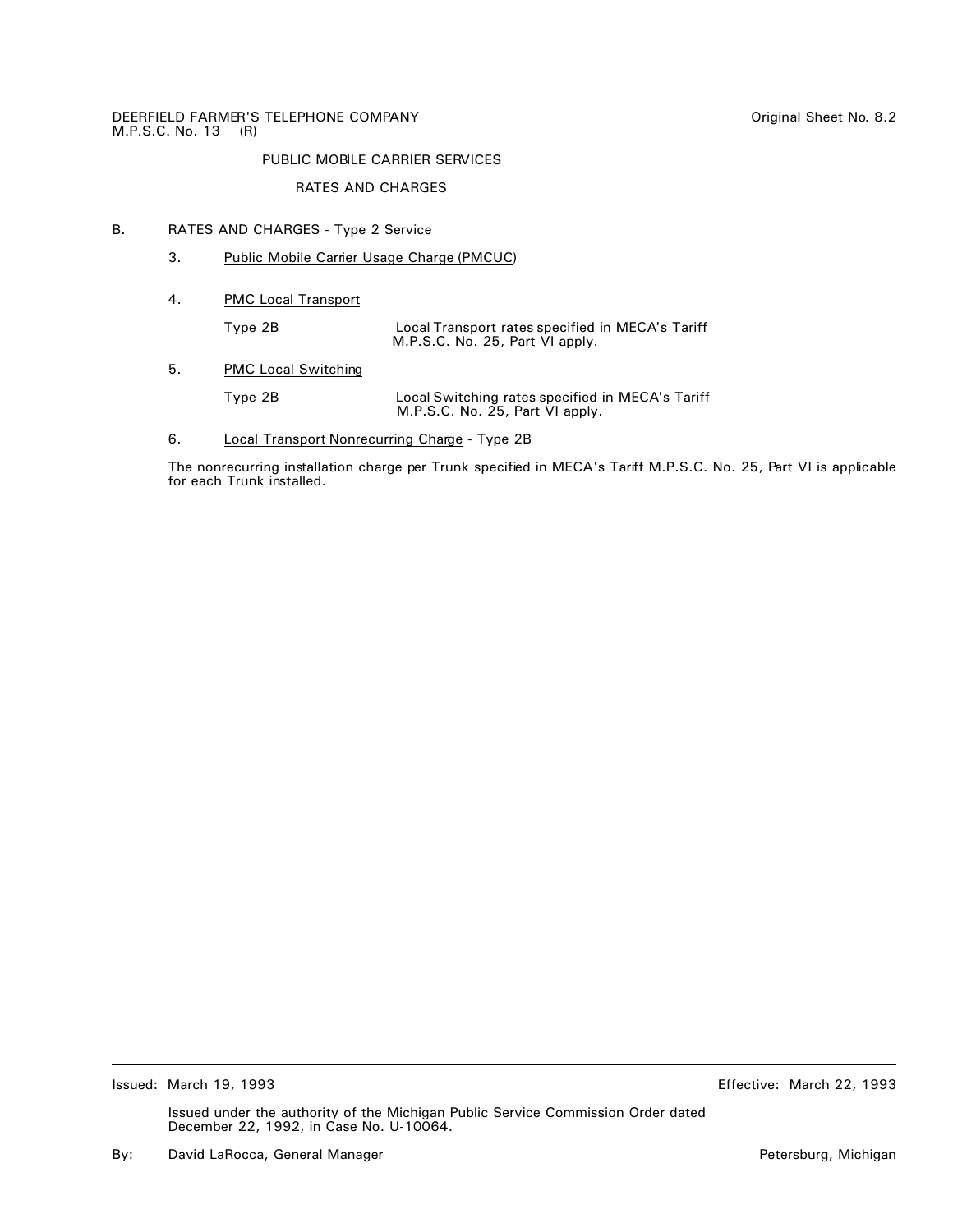#### RATES AND CHARGES

# C. RATES AND CHARGES - Type 1

The following rates and charges apply only to PMC Service where the originator is responsible for all local, interzone, and/or toll charges:

b

| Nonrecurring<br>Charges |                                                                               | Monthly<br>Rates |  |
|-------------------------|-------------------------------------------------------------------------------|------------------|--|
|                         |                                                                               |                  |  |
| \$                      | 72.99                                                                         | n/a              |  |
| \$                      | 151.61                                                                        |                  |  |
| \$                      | 10.00<br>13.00<br>16.00<br>19.00<br>22.00<br>25.00<br>28.00<br>32.00<br>36.00 |                  |  |
|                         |                                                                               | 40.00            |  |

When a customer subscribes to more than 1000 numbers, the rate per thousand is applicable, plus the rate shown preceding for quantities less than an even thousand.

- 2. Public Mobile Carrier Trunk Interface Unit (PMCTIU) a. Individual business line service /b/ b. Outpulsing trunk interface unit - two wire two wire two wire two wire two wire two states with the set of the set of two states with the s c. Four wire - two way trunk unit \$ 50.00 \$ 37.50
- /a/ When Outpulsing Services is utilized for both two way mobile and one way paging within the same 100 telephone number block, a minimum of two Public Mobile Carrier trunks and two out- pulsing trunk interface units are required.
- /b/ Rates and charges for individual business line service specified in the LEC's applicable local tariff, M.P.S.C. No. 1, apply.

Issued: March 19, 1993 Effective: March 22, 1993